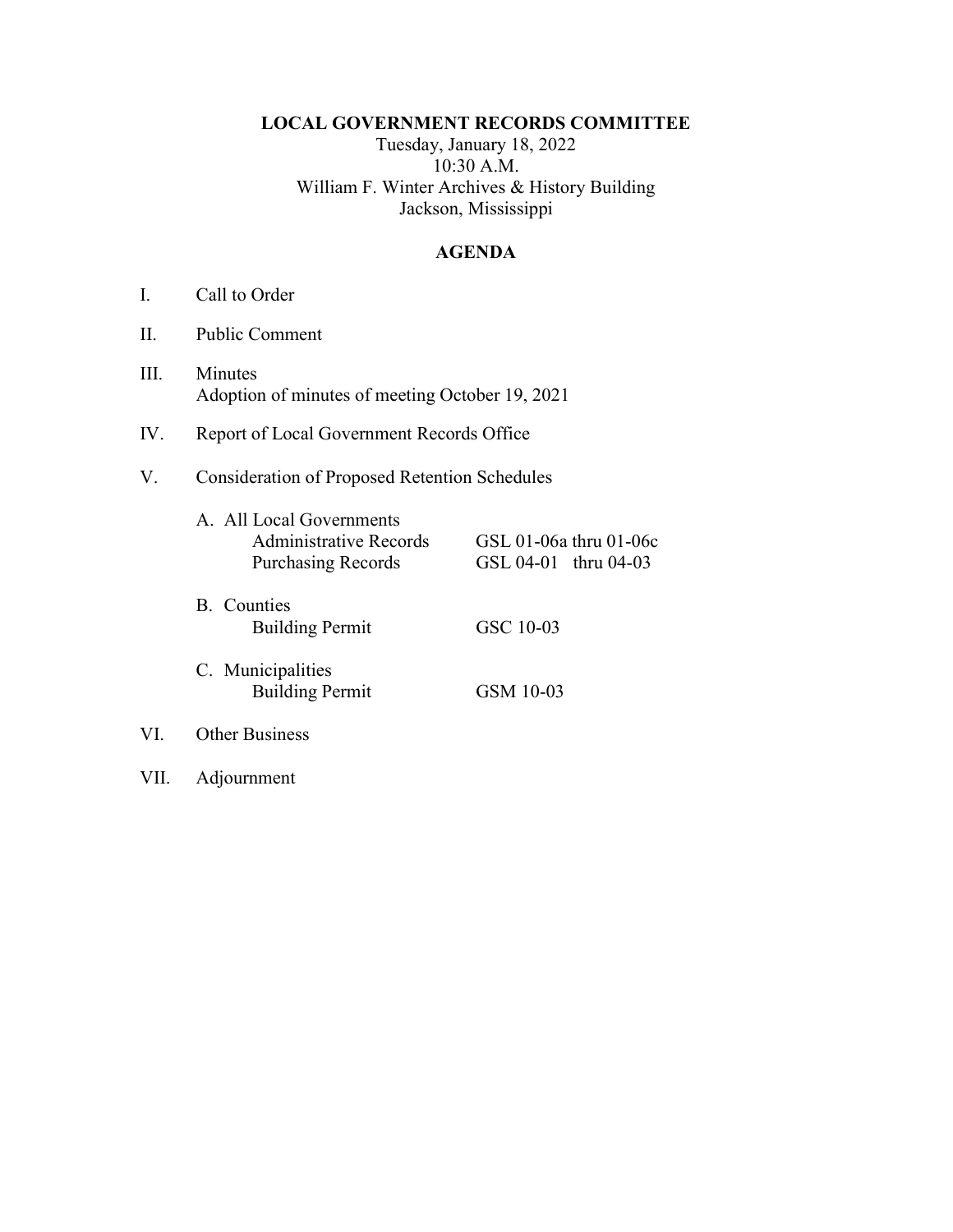#### MISSISSIPPI DEPARTMENT OF ARCHIVES AND HISTORY

### MINUTES OF A MEETING OF THE LOCAL GOVERNMENT RECORDS COMMITTEE

#### Tuesday, October 19, 2021

 The Local Government Records Committee held its regular quarterly meeting at 10:00 a.m. on Tuesday, October 19 in the 3<sup>rd</sup> Floor Board Room of the William F. Winter Archives and History Building, Jackson, Mississippi Katie Blount, director, Mississippi Department of Archives and History (MDAH), presided. Tim Barnard, director, Local Government Records (LGR) Office, A&RS, recorded the minutes of the meeting.

The following members of the Committee were present:

Angela Richburg, Mississippi Municipal League.

The following members of the Committee attended by teleconference:

James Brumfield, Mississippi Sheriffs' Association; Norman A. Cannady, Assessors/Collectors Association; Felecia Caples, Mississippi Historical Society; Avery Lee, Office of the Attorney General; Tim Kellar, Mississippi Chancery Clerks' Association; Grant Krag, Office of the State Auditor; Ahmad R. Smith, Mississippi Bar Association; and Emily Tschiffely, Office of the Secretary of State.

The following members of the Committee were absent:

Sam Bounds, Association of School Superintendents; Lisa Chism, Department of Revenue; Cathy Clark, Municipal Clerks and Collectors' Association; Erin Feathers, Mississippi Genealogical Society; Arnell Harried, Mississippi Circuit Clerks' Association; Beverly Martin, Mississippi Association of Supervisors; and At-large Member (vacant).

The following MDAH staff members were present:

David Pilcher, Director, A&RS; Bob Dent, Director of Government Records, A&RS; Rebecca Mee, LGR Specialist, A&RS; and Lauren Harmon, LGR Specialist, A&RS.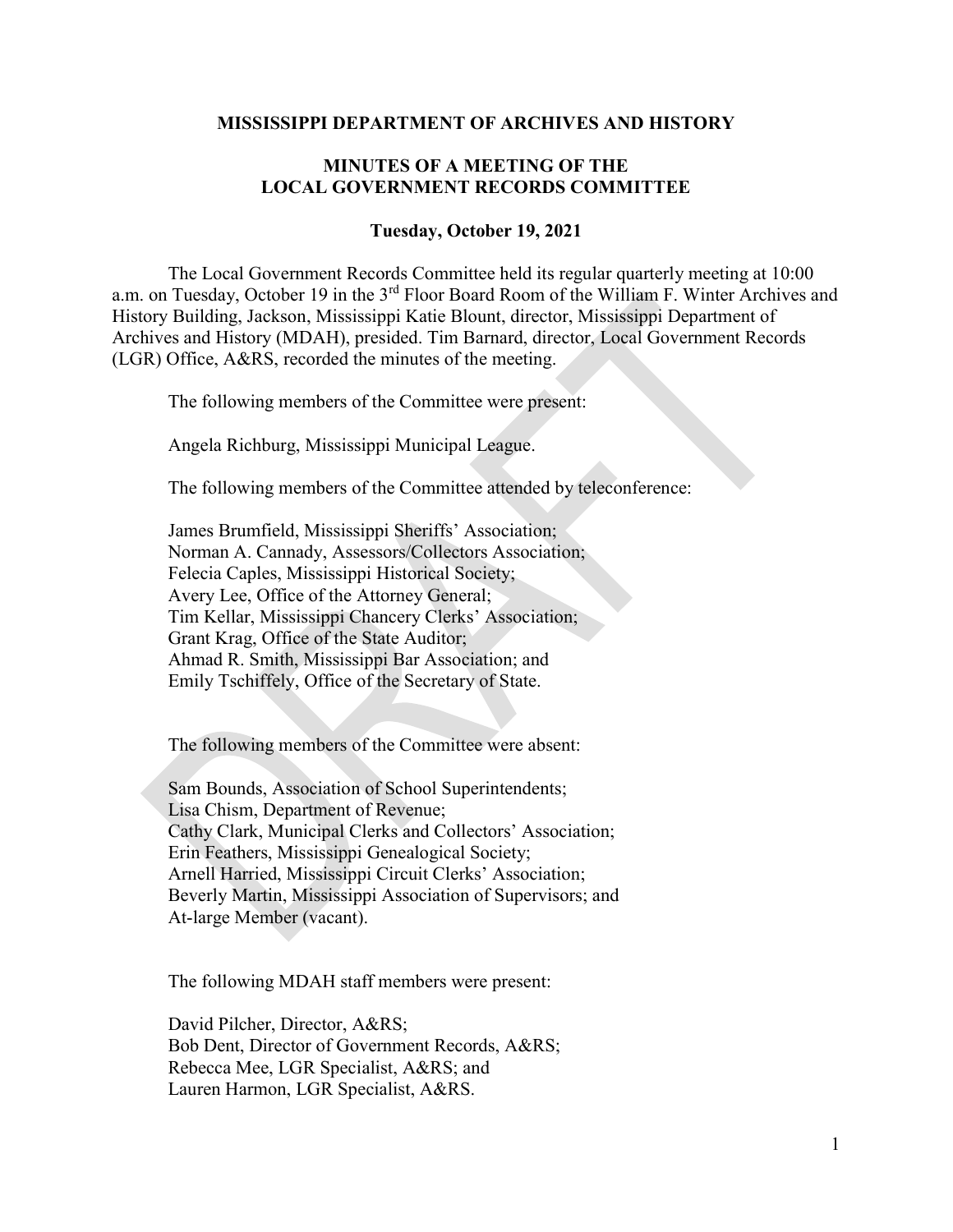- I. Ms. Blount recognized a quorum and called the meeting to order.
- II. Ms. Blount acknowledged an opportunity for public comment. There was no public comment.
- III. Minutes of the July 21, 2020, meeting were presented to the Committee. Ms. Richburg moved, Ms. Lee seconded, and the Committee unanimously approved the minutes.
- IV. Mr. Barnard reported on the recent activities of the LGR Office. Since the last meeting of the Local Government Records Committee in July 2020, some of the planned activities of the Local Government Records Office were disrupted. LGR Staff have met with the Jackson Municipal Airport Authority and provided a presentation of records management and their existing retention schedules. They plan to work on making revisions in the future. LGR Staff were able to visit over thirty counties on "Day at Your Disposal" and courtesy visits and plan to carefully resume in the next couple of months. With the increased county participation, currently at 76 counties, the LGRO was able to hire a third staff person, Lauren Harmon, who transferred from another MDAH division. LGR staff now rotate DAYD visits with two going most times. In October the annual fall workshop, "Maintaining a Healthy Records Program" workshop was redesigned into three one-hour Zoom presentations on separate days during the week of October 18-22. Seventy-five people signed up, representing almost every local government type served: cities, counties, libraries, school districts, and one community college. Finally, the LGRO was able to implement the county records management grant program to fund five (5) projects, granting up to \$10,000 each with at least a 20 percent local match. Acceptable projects for this round include shelving, book repair, scanning equipment, or vendorscanning projects. Eight counties submitted proposals; the MDAH Board of Trustees will award the grants in January.
- V. Mr. Barnard presented the following schedules:
	- A. All Local Governments

Emergency Management

| GSL 09-01<br>Description: | Disaster Preparedness and Recovery Plans<br>Records relating to the preparation and implementation of the<br>emergency operations and disaster response plans. May include<br>disaster preparedness plans, continuity of operations (COOP)<br>plans, emergency contacts, and other related documents. |
|---------------------------|-------------------------------------------------------------------------------------------------------------------------------------------------------------------------------------------------------------------------------------------------------------------------------------------------------|
| Retention:                | Until superseded.                                                                                                                                                                                                                                                                                     |
| GSL 09-02<br>Description: | <b>Emergency Plan Supporting Documentation</b><br>Various records utilized in the creation and review of the<br>Disaster Preparedness Plans. May include correspondence,<br>corrections, and related documents.                                                                                       |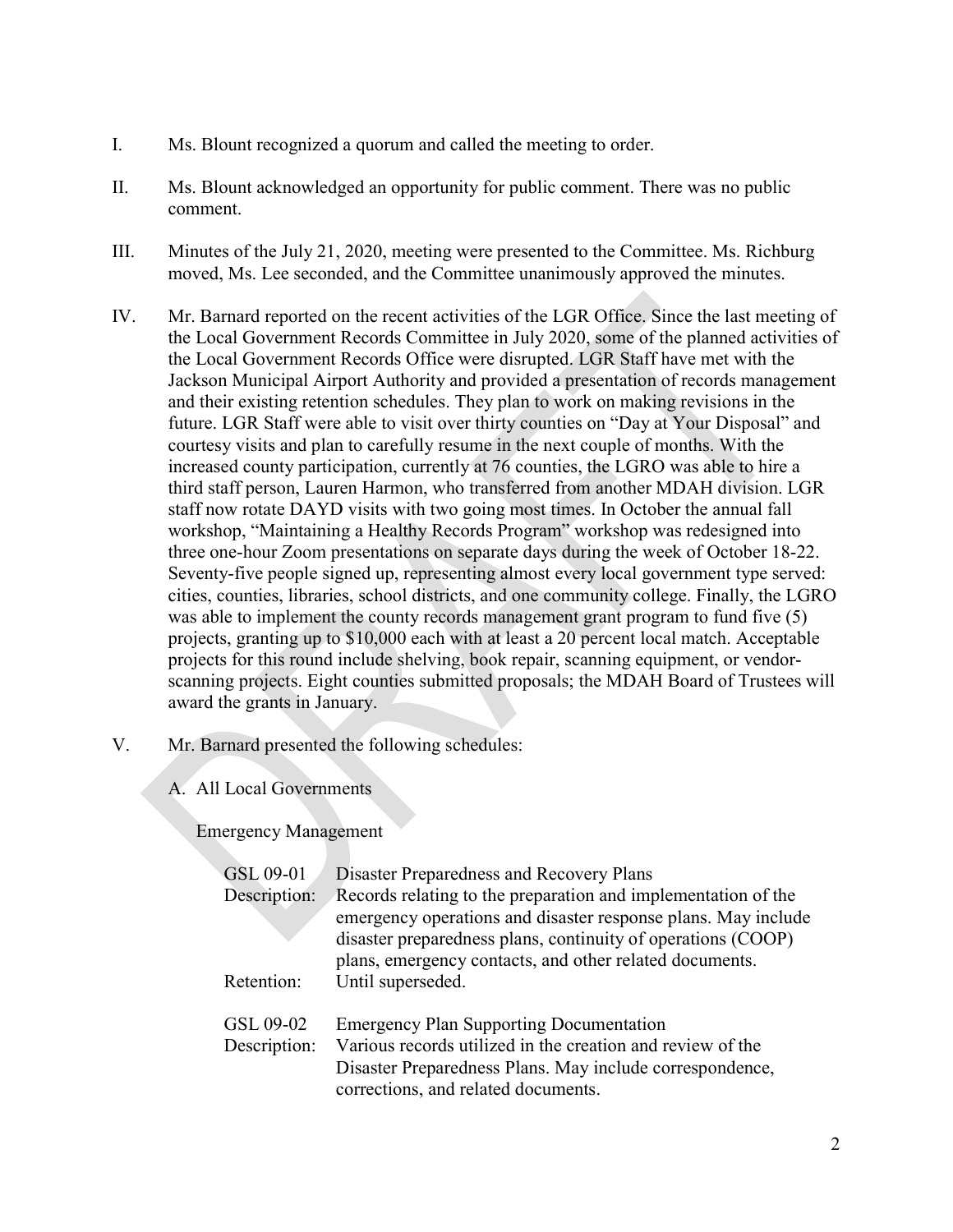| Retention:                              | Five $(5)$ years.                                                                                                                                                                                                                                                                                                                                                                             |
|-----------------------------------------|-----------------------------------------------------------------------------------------------------------------------------------------------------------------------------------------------------------------------------------------------------------------------------------------------------------------------------------------------------------------------------------------------|
| GSL 09-03<br>Description:<br>Retention: | <b>Emergency Exercise and Training Records</b><br>Records documenting emergency exercises or disaster<br>preparedness exercises for assessment. May include information<br>pertaining to scenario narratives, detailed sequence of events<br>messages, evaluation points, critiques and follow-up actions,<br>reports, lists of participants, etc.<br>Five $(5)$ years.                       |
| GSL 09-04<br>Description:<br>Retention: | Declarations and Terminations of Emergency<br>Declarations of emergency made by local officials, copies of those<br>made by state or federal officials, and related records.<br>Retain one (1) copy permanently, either in recorded minutes of<br>governing body, or separately if not recorded in minutes.                                                                                   |
| GSL 09-05<br>Description:<br>Retention: | <b>Disaster Relief Records</b><br>Documentation of the distribution, receipt, and expenditure of state<br>and/or federal funds for recovery in the aftermath of a disaster.<br>May include funding agreements, damage reports, expenditure<br>reports, receipts, disbursement records, and other supporting<br>documentation.<br>Five (5) years after audit once recovery period is complete. |
|                                         |                                                                                                                                                                                                                                                                                                                                                                                               |
| GSL 09-06<br>Description:               | <b>Emergency Shelter Records</b><br>Records documenting the conditions of buildings owned by the<br>local government entity that are used as emergency shelters in the<br>event of a disaster. May include photographs, inspection reports,<br>licenses, content inventories, building plans, and drawings.                                                                                   |
| Retention:                              | Until superseded or obsolete.                                                                                                                                                                                                                                                                                                                                                                 |
| GSL 09-07<br>Description:<br>Retention: | <b>Access Control Records</b><br>Records documenting access to specific buildings, departments,<br>rooms, or areas of a local government entity. May include access<br>lists, sign-in sheets, logs, registers, instruction books, emergency<br>contact lists, and other related records.<br>One (1) year after superseded.                                                                    |
| GSL 09-08<br>Description:<br>Retention: | Hazardous Chemical Records<br>Records documenting the presence and/or use of hazardous<br>chemicals in the workplace. Includes Material Safety Data Sheets,<br>hazardous chemical inventories, exposure records, medical exams,<br>and other related materials.<br>Thirty (30) years.                                                                                                         |
|                                         | If exposure is documented, thirty (30) years after termination of<br>employment for any person exposed.                                                                                                                                                                                                                                                                                       |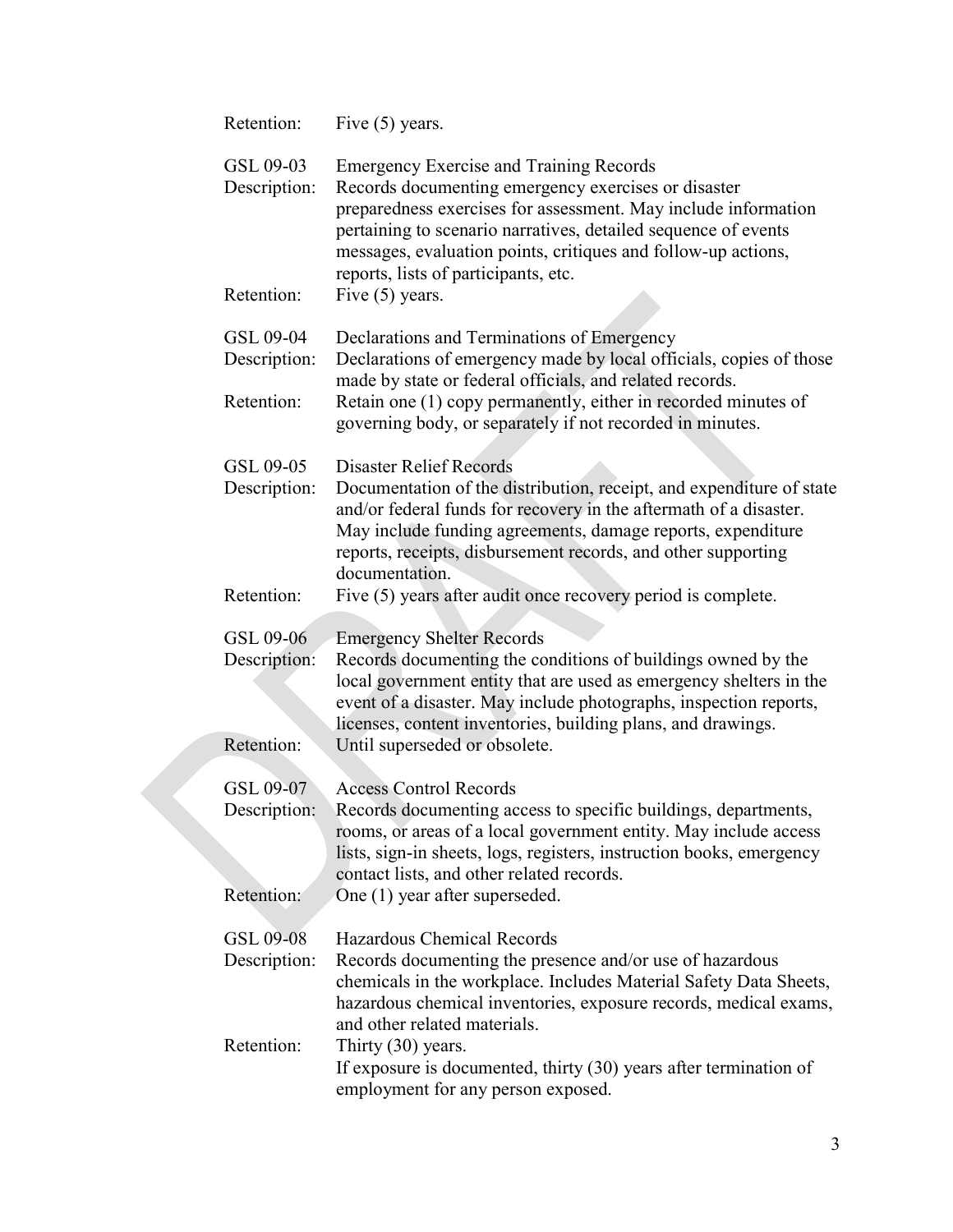|            | GSL 09-09 Incident Reports                                                     |
|------------|--------------------------------------------------------------------------------|
|            | Descriptions Reports documenting hazardous material spills and similar events, |
|            | or reports to Mississippi Emergency Management Agency                          |
|            | (MEMA) regarding responses to incidents and disasters.                         |
| Retention: | Five $(5)$ years.                                                              |

Mr. Barnard explained that these schedules had undergone review by various local emergency management officials and by MEMA without any objections. Mr. Cannady moved, Ms. Lee seconded, and the Committee unanimously approved the retention schedules.

#### B. Counties

Chancery Clerk

| Description: Reports of fess collected from all sources, and expenses and |
|---------------------------------------------------------------------------|
|                                                                           |
| disbursements of the chancery clerk's office.                             |
| Retention: Seven (7) years.                                               |
|                                                                           |
| Circuit Clerk                                                             |

| GSC 07-08 Fee Journal |                                                                           |
|-----------------------|---------------------------------------------------------------------------|
|                       | Description: Reports of fees collected from all sources, and expenses and |
|                       | disbursements of the circuit clerk's office.                              |
|                       | Retention: Seven (7) years.                                               |

Mr. Barnard explained that *Mississippi Code* §9-1-43 requires that chancery and circuit clerks maintain a cash journal of fees collected and a clearing account for monies received and disbursed. The retention period is based on Internal Revenue Service requirements. Mr. Kellar moved, Ms. Caples seconded, and the Committee unanimously approved the retention schedules.

Law Enforcement

| GSC 08-34    | Pawn Shop Reports                                                |
|--------------|------------------------------------------------------------------|
| Description: | Reports submitted to law enforcement agencies from pawnbrokers   |
|              | and second hand dealers regarding sales transactions and items   |
|              | pawned. May document time and date of transaction; description   |
|              | of items; name, identification, description of pledgor; dealer's |
|              | name; and other applicable information.                          |
| Retention:   | One $(1)$ year.                                                  |

Mr. Barnard explained that Mississippi Code §72-67-309 requires pawnshops to submit reports on items pawned to law enforcement and that the recommended retention period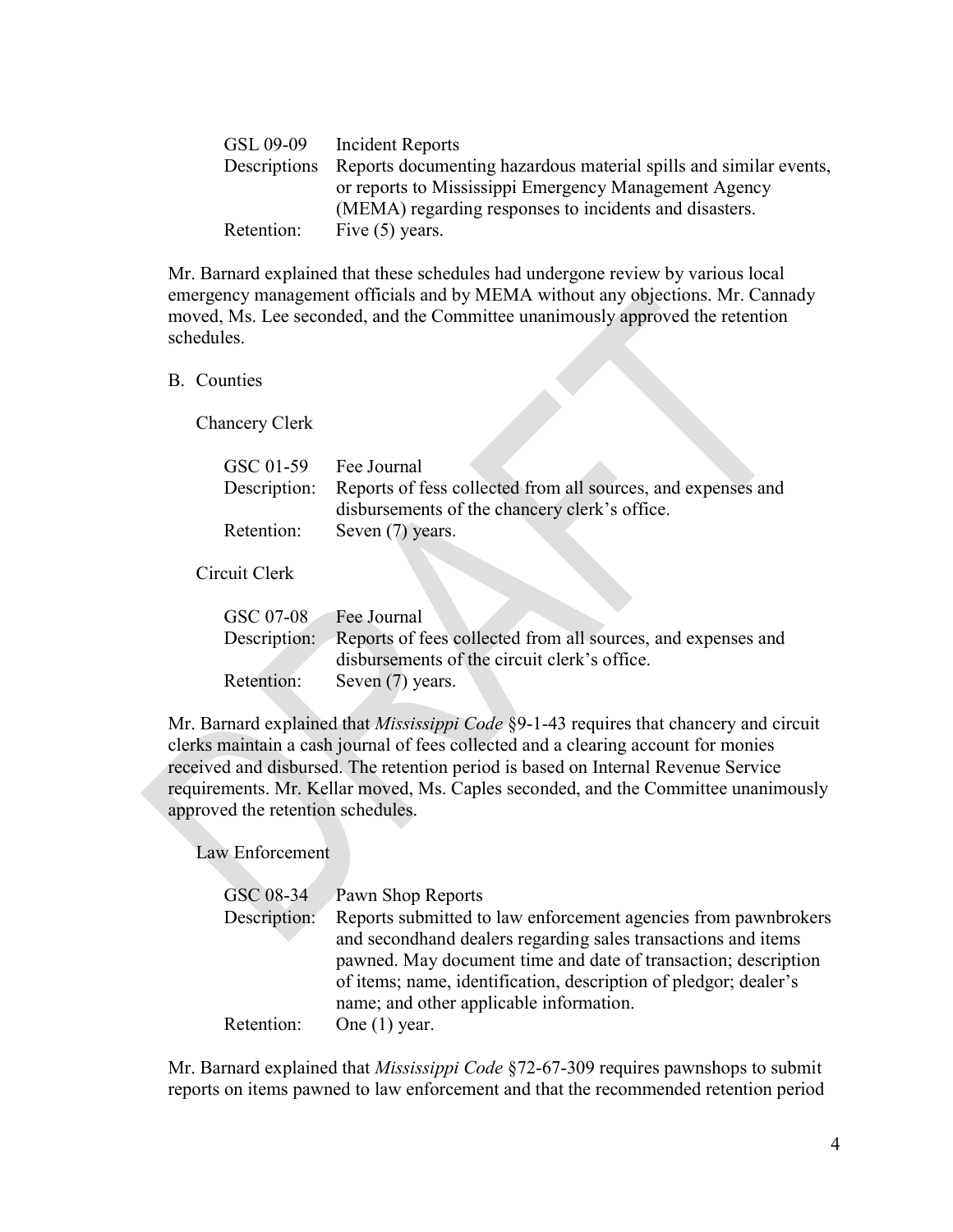reflects its use in the course of business. Ms. Richburg moved, Mr. Kellar seconded and the Committee unanimously approved the retention schedule.

C. Municipalities

Law Enforcement

| GSM 08-14 Pawn Shop Reports                                      |
|------------------------------------------------------------------|
| Reports submitted to law enforcement agencies from pawnbrokers   |
| and second hand dealers regarding sales transactions and items   |
| pawned. May document time and date of transaction; description   |
| of items; name, identification, description of pledgor; dealer's |
| name; and other applicable information.                          |
| One $(1)$ year.                                                  |
|                                                                  |

This municipal retention schedule is identical to the above county schedule GSC 08-34. Ms. Richburg moved, Mr. Kellar seconded and the Committee unanimously approved the retention schedule.

#### VII. Other Business

 The date for the next Local Government Records Committee meeting is Tuesday, January 18, 2022 at 10:30 A.M.

VIII. Adjournment

There being no further business, Ms. Blount adjourned the meeting.

Katie Blount, Chair

 $\mathcal{L}=\mathcal{L}=\mathcal{L}=\mathcal{L}=\mathcal{L}=\mathcal{L}=\mathcal{L}=\mathcal{L}=\mathcal{L}=\mathcal{L}=\mathcal{L}=\mathcal{L}=\mathcal{L}=\mathcal{L}=\mathcal{L}=\mathcal{L}=\mathcal{L}=\mathcal{L}=\mathcal{L}=\mathcal{L}=\mathcal{L}=\mathcal{L}=\mathcal{L}=\mathcal{L}=\mathcal{L}=\mathcal{L}=\mathcal{L}=\mathcal{L}=\mathcal{L}=\mathcal{L}=\mathcal{L}=\mathcal{L}=\mathcal{L}=\mathcal{L}=\mathcal{L}=\mathcal{L}=\mathcal{$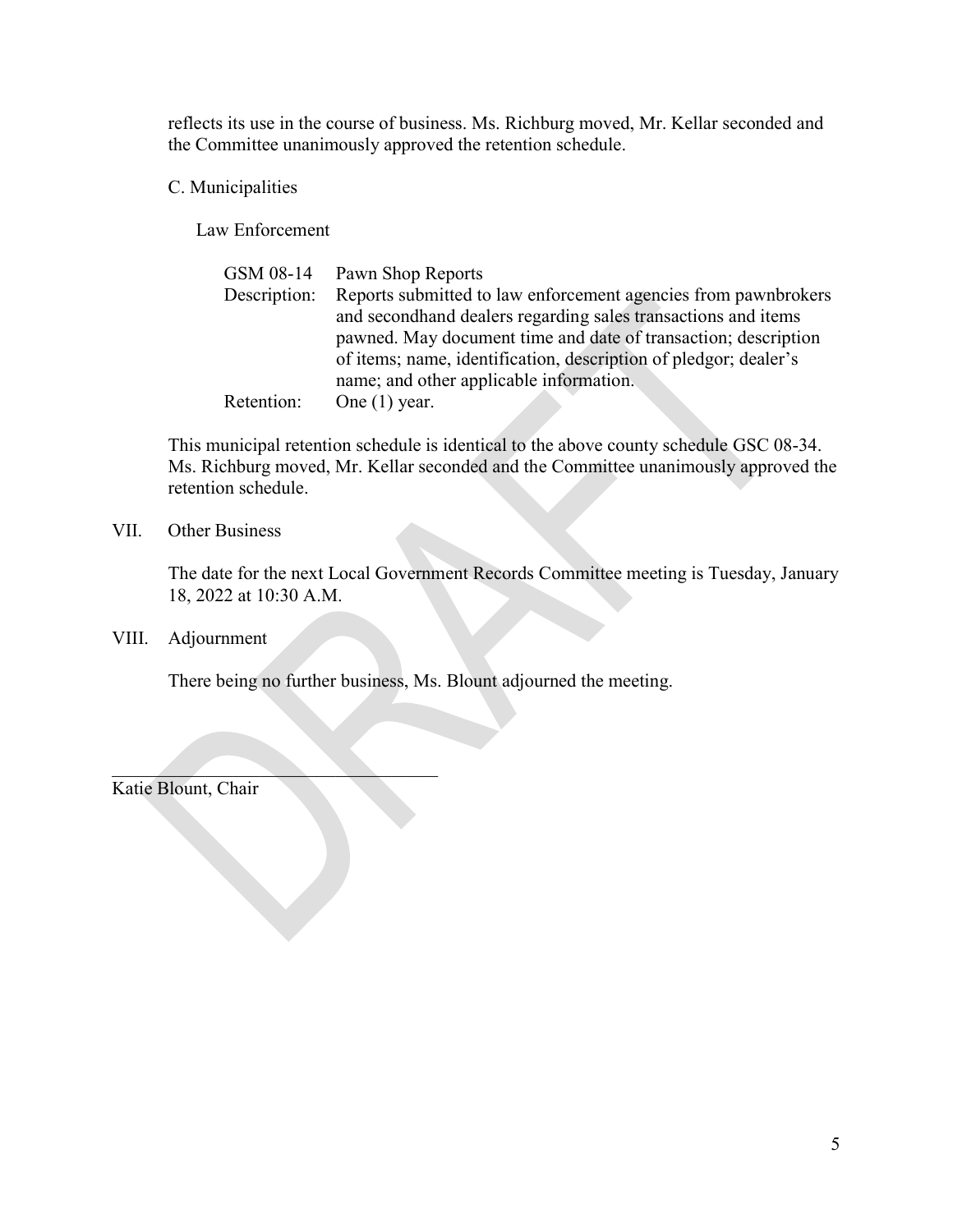### All Local Governments Administrative Records

| <b>SERIES</b>     | <b>TITLE</b>                         | <b>DESCRIPTION</b>                                                                                                                                                                                                                                                                                                                                                                                  | <b>RETENTION</b>                  |
|-------------------|--------------------------------------|-----------------------------------------------------------------------------------------------------------------------------------------------------------------------------------------------------------------------------------------------------------------------------------------------------------------------------------------------------------------------------------------------------|-----------------------------------|
| GSL 01-06a        | Proof of Publication                 | Proof of publication provided by newspapers Three (3) years after release of audit.<br>regarding publication of a local government<br>entity's public hearings, payment of bills,<br>public sales, etc. Does not include those<br>related to ordinances or bids; see Schedules<br>GSL 01-06b and 01-06c for those records.<br>Replaces Schedules GSA 01-08, GSC 06-06,<br>GSM 01-13, and LIB 01-06. | Originally Approved:<br>4/16/2019 |
| <b>GSL 01-06b</b> | Proof of Publication,<br>Ordinances  | Proof of publication provided by newspapers Until superseded or amended.<br>regarding publication of a local government<br>entity's ordinances.<br>Replaces Schedules GSA 01-08, GSC 06-06,<br>GSM 01-13, and LIB 01-06.                                                                                                                                                                            | Originally Approved:<br>4/16/2019 |
| <b>GSL 01-06c</b> | Proof of Publication,<br><b>Bids</b> | Proof of publication provided by newspapers $\overline{Five(5)}$ years, or three (3) years after<br>regarding publication of a local government release of audit, whichever is later.<br>entity's bid solicitations.<br>Replaces Schedules GSA 01-08, GSC 06-06,<br>GSM 01-13, and LIB 01-06.                                                                                                       | Originally Approved:<br>4/16/2019 |

These retention schedules are being presented January 18, 2022, to the Local Government Records Committee for adoption. Use of these schedules for records disposition may not be undertaken until approval by the committee. Public comments are welcomed. Approved retention guidelines are available at "www.mdah.ms.gov/new." Public comments may be sent to "Local Government Records Office, P. O. Box 571, Jackson, MS 39205" or by email to "locgov@mdah.ms.gov" Page 1 of 4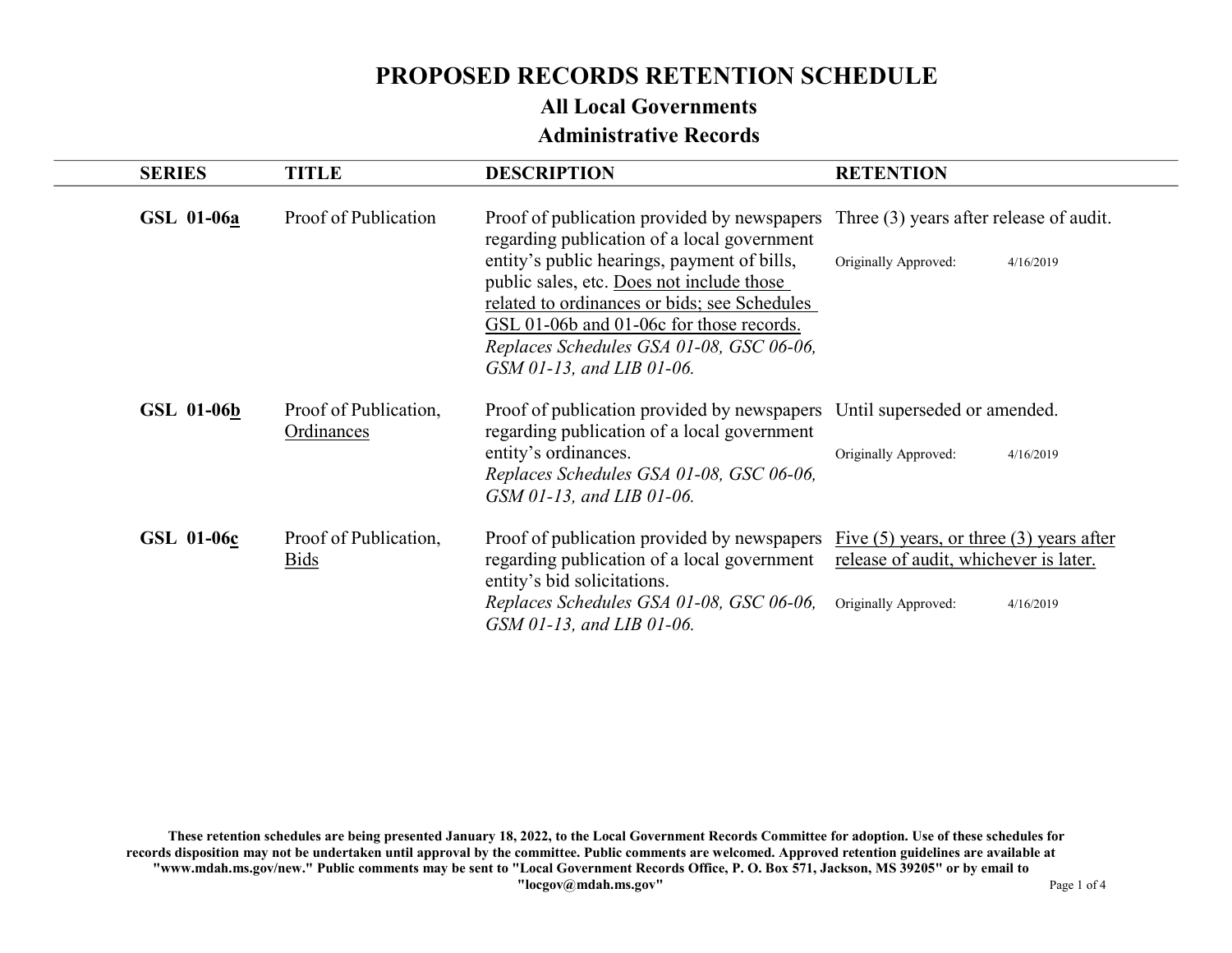# All Local Governments

## Purchasing Records

| <b>SERIES</b> | <b>TITLE</b>           | <b>DESCRIPTION</b>                                                                                                                                                                                                                                                                                                                                                                                   | <b>RETENTION</b>                                                                         |
|---------------|------------------------|------------------------------------------------------------------------------------------------------------------------------------------------------------------------------------------------------------------------------------------------------------------------------------------------------------------------------------------------------------------------------------------------------|------------------------------------------------------------------------------------------|
| GSL 04-01     | <b>Bids</b>            | Successful and unsuccessful bids received<br>for the purchases of goods or services.<br>Associated documentation may include<br>correspondence, preliminary work papers,<br>requests for proposals or information,<br>published notices, proofs of publications,<br>plans, specifications, and other related<br>materials.<br>Replaces CJC 04-01, GSA 02-05, GSC<br>04-01, GSM 04-01, and LIB 05-01. | Five $(5)$ years, or three $(3)$ years<br>after release of audit, whichever is<br>later. |
| GSL 04-02     | <b>Purchase Orders</b> | Purchase Orders.<br>Replaces CJC 04-02, GSA 02-07, GSC<br>04-02, GSM 04-02, and LIB 05-02.                                                                                                                                                                                                                                                                                                           | Three $(3)$ years after release of<br>audit.                                             |
| GSL 04-03     | <b>State Contracts</b> | Reference copy of purchase contracts issued Until Superseded.<br>by the State of Mississippi.<br>Replaces CJC 04-03, GSC 04-03, and GSM<br>$04 - 03$ .                                                                                                                                                                                                                                               |                                                                                          |

These retention schedules are being presented January 18, 2022, to the Local Government Records Committee for adoption. Use of these schedules for records disposition may not be undertaken until approval by the committee. Public comments are welcomed. Approved retention guidelines are available at "www.mdah.ms.gov/new." Public comments may be sent to "Local Government Records Office, P. O. Box 571, Jackson, MS 39205" or by email to "locgov@mdah.ms.gov" Page 2 of 4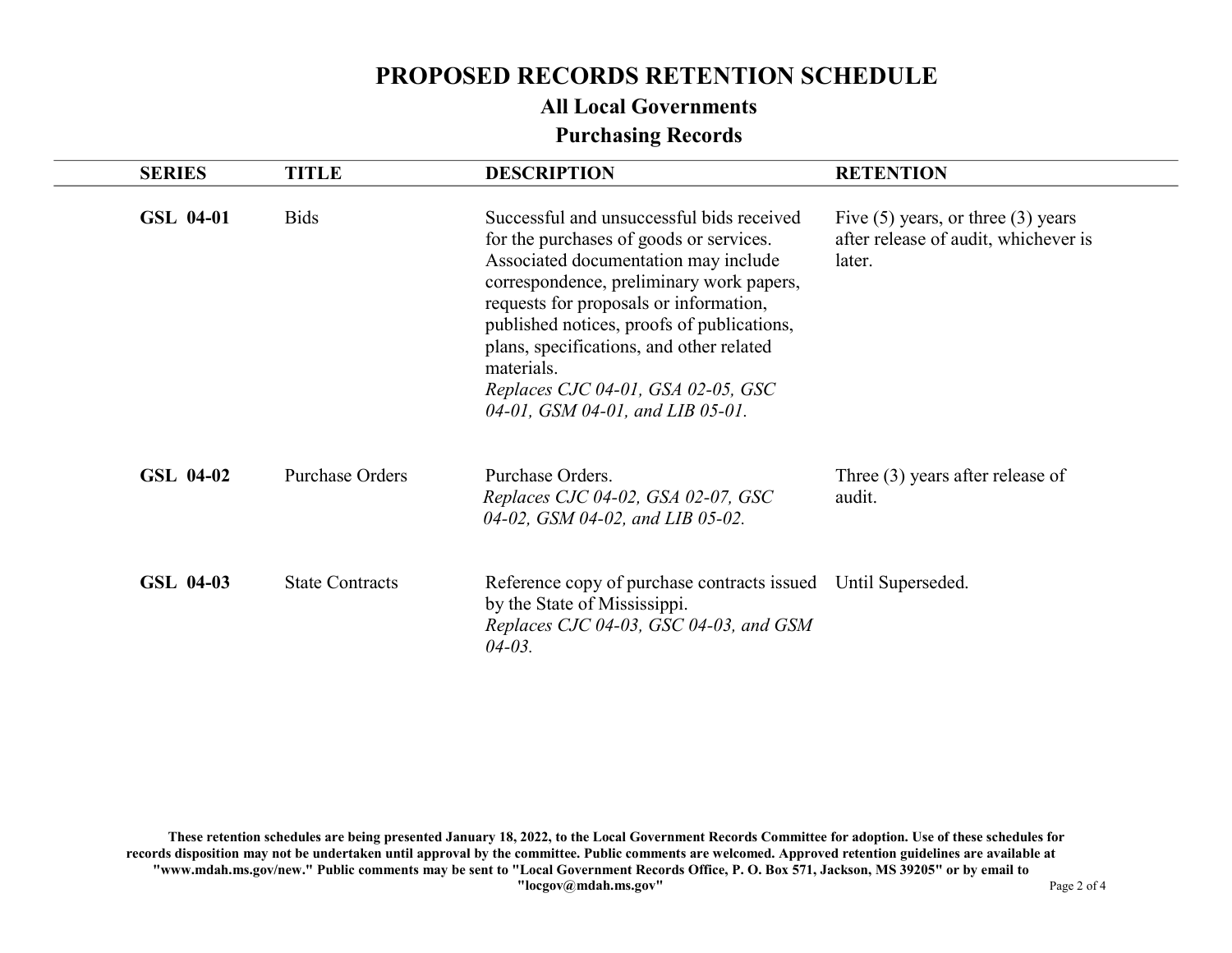Counties

Building Permit

| <b>SERIES</b> | TITLE                         | <b>DESCRIPTION</b>                                                                                          | <b>RETENTION</b>                                 |
|---------------|-------------------------------|-------------------------------------------------------------------------------------------------------------|--------------------------------------------------|
| GSC 10-03     | Permit Files,<br>Construction | Files documenting building permit<br>application, inspections, and issuance of<br>certificate of occupancy. | Ten $(10)$ years after completion of<br>project. |

These retention schedules are being presented January 18, 2022, to the Local Government Records Committee for adoption. Use of these schedules for records disposition may not be undertaken until approval by the committee. Public comments are welcomed. Approved retention guidelines are available at "www.mdah.ms.gov/new." Public comments may be sent to "Local Government Records Office, P. O. Box 571, Jackson, MS 39205" or by email to "locgov@mdah.ms.gov" Page 3 of 4